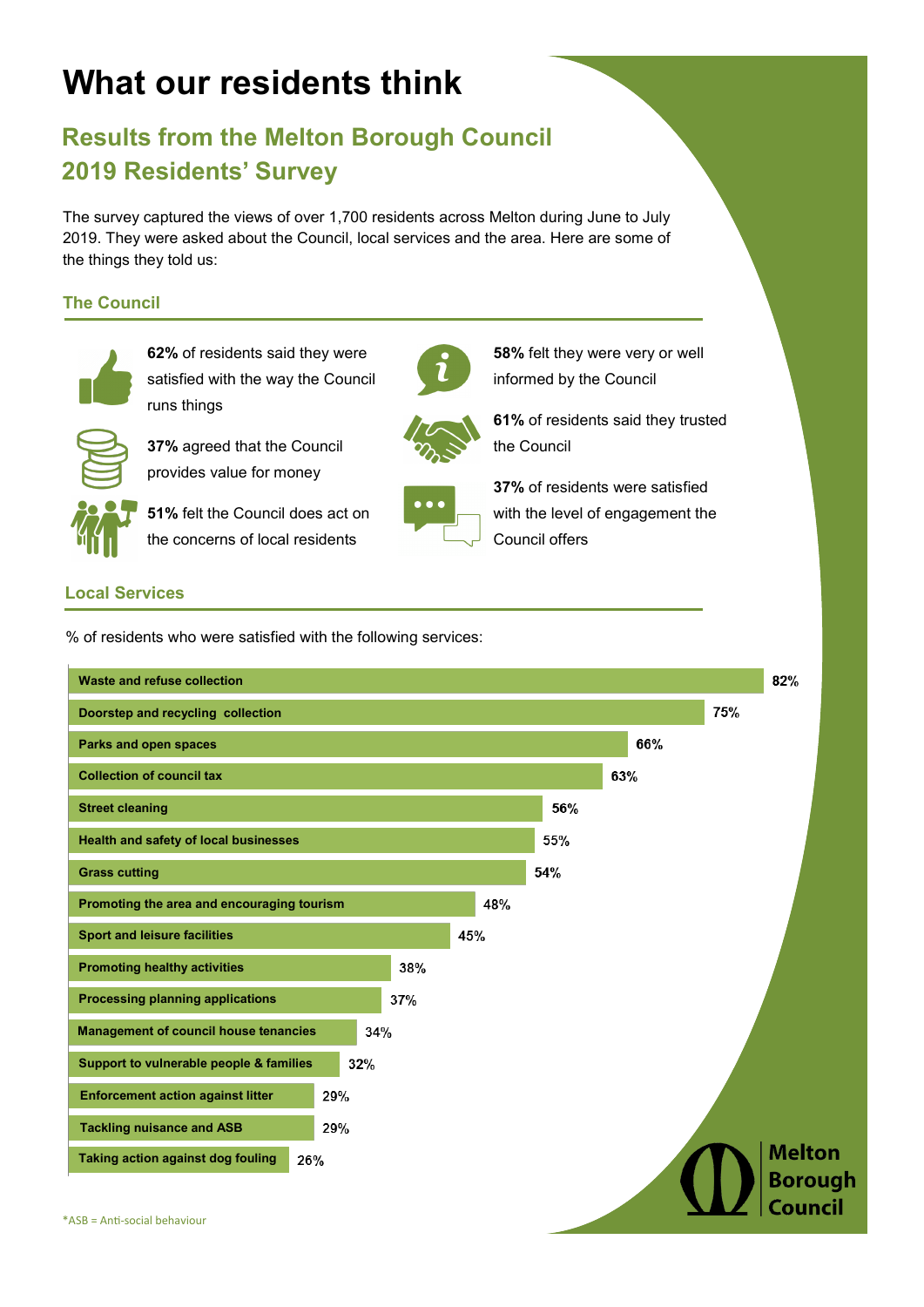#### **The Local Area**

**80%** of residents said they were satisfied with their local area as a place to live



**77%** of residents feel that they belong to their local area

**50%** of residents agreed that people from different ethnic backgrounds get on well together in their local area

**54%** of residents agreed that people in the local area pull together to improve the local area

Safety in the local area:

**88%** of residents said they felt safe outside in their local area during the day

**65%** of residents said they felt safe outside in their local area after dark

How concerned were our residents about the following problems:

**People using or dealing drugs Rubbish or litter lying around Vandalism, graffiti and other deliberate damage to property and vehicles Groups hanging around the streets People being drunk and rowdy in public places Noisy neighbours or loud parties**  10%



# **Information and Communication**

**85%** of our residents use the internet



**69%**, of those who use the internet, have visited the Council website in the past 12 months

**68%**, of those who visited the website, were satisfied

**75%**, of those who visited the website, did so to get information or advice

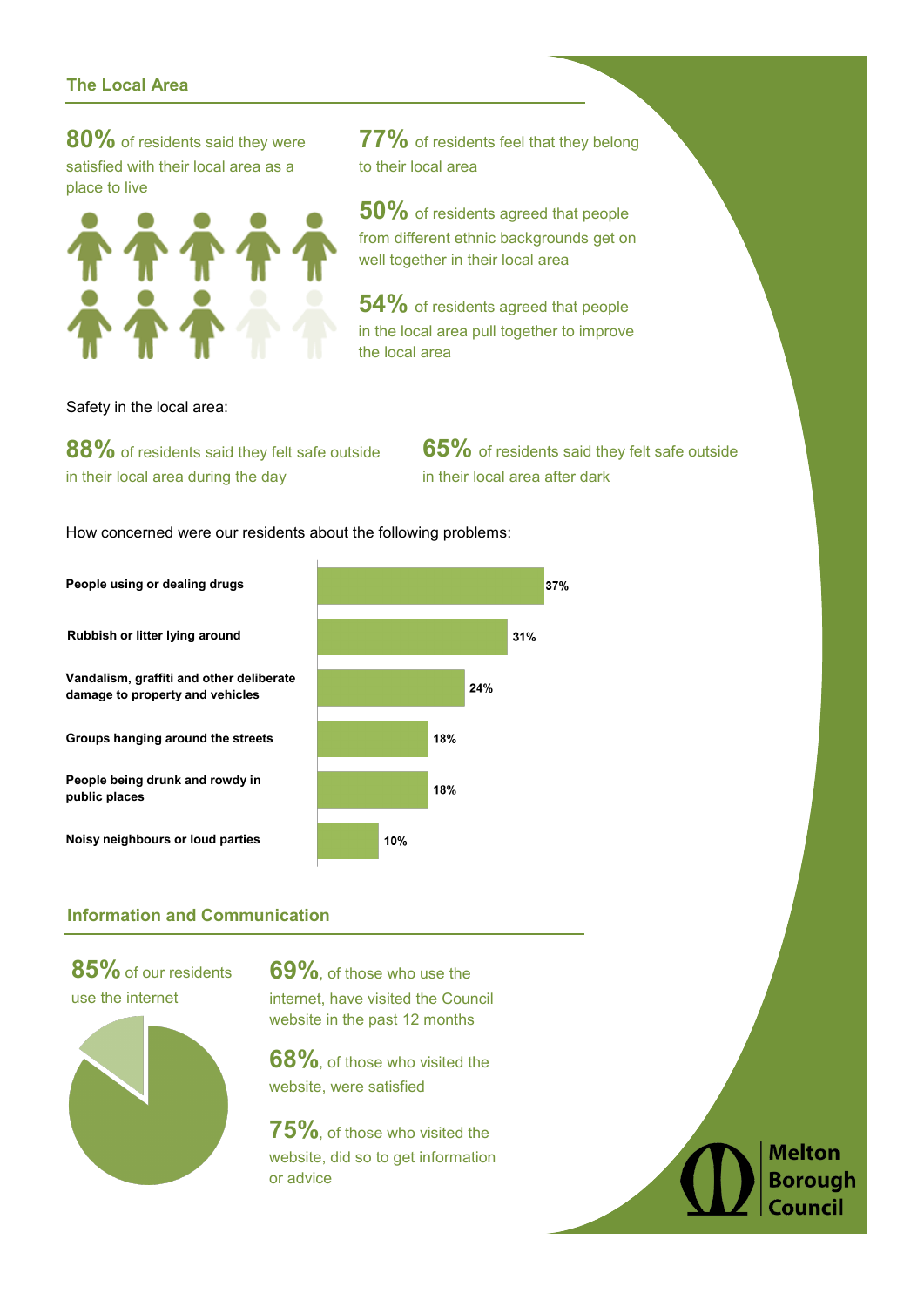Our residents' top current and preferred methods of communication:



Suggestions as to how the Council can better engage:

Greater transparency Act on requests or complaints **Councillors to improve contact with residents Flvers** Hold more localised meetings Newsletters **Councillors to improve visibility Articles** Hold more forums, drop-ins and public meetings Respond to enquiries Listen to residents' views **Greater honesty** Provide more localised information Keep residents informed more timely

More written or published information

## **Comparisons**

The survey followed the Local Government Association (LGA) Resident Satisfaction Survey document 'Are you being served?' to enable us to benchmark out performance if applicable. We have drawn comparisons from their survey conducted in June 2019.

We have also drawn comparisons against the Council's 2008 Place Survey where applicable.

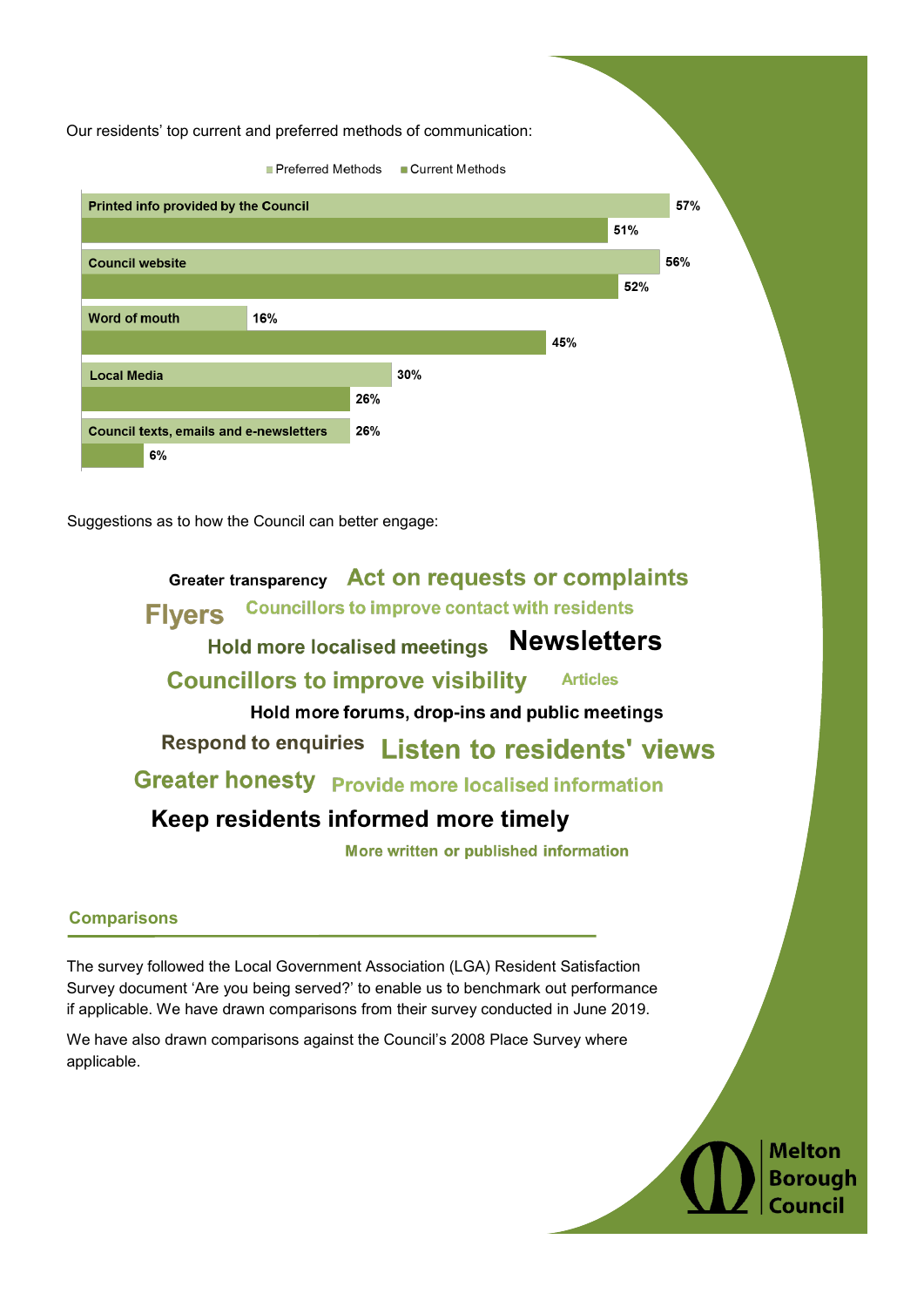#### How satisfied or dissatisfied are you with your local area as a place to live?



How satisfied or dissatisfied are you with the way Melton Borough Council (MBC) runs things?



#### Do you agree or disagree that Melton Borough Council (MBC) provides value for money?



#### How much do you trust the local council?